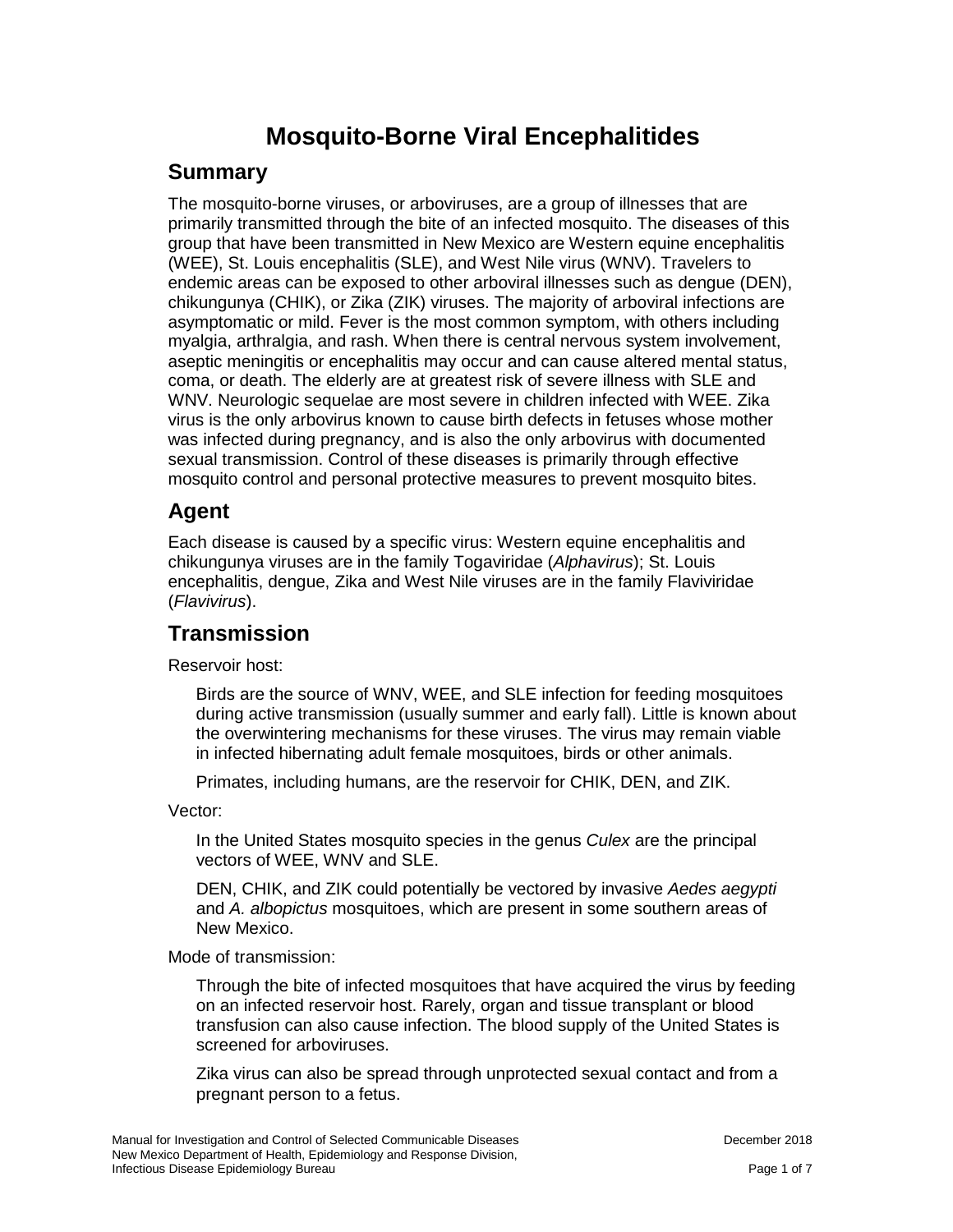Period of communicability:

With the exception of ZIK, these viruses are not transmissible from human to human or from other animals to humans. Zika virus may be spread through unprotected sexual contact with an infected female partner for up to two months after exposure or onset, and with an infected male partner for up to three months after exposure or onset.

# **Clinical Disease**

Incubation period:

Usually 2-14 days, up to 21 days for SLE or for WNV in immunocompromised people.

Illness:

Locally acquired disease in humans is most common in summer and early fall. Symptoms are variable depending on the virus and the age and general health of the individual. Mild cases often present as a febrile headache or aseptic meningitis. Severe infections are usually marked by acute onset of headache, high fever, meningeal signs, altered mental status, disorientation, coma, tremors, occasional convulsions (especially in infants), and spastic or flaccid paralysis. Case fatality rates range from 2% – 20%, and the ratio of asymptomatic infections to clinical cases can be quite high (about 80% of infections are asymptomatic). Signs and symptoms of SLE and WNV are most severe in persons >50 years of age. Adults usually recover completely from WEE, but about half of children affected with WEE suffer permanent neurological effects, including progressive mental retardation and varying degrees of physical and mental dysfunction. ZIK is usually a mild illness with very few hospitalizations or deaths; however, infection during pregnancy can cause microcephaly, eye/ear problems, and other congenital defects in the fetus. Severe DEN infection may cause plasma leakage, shock, severe bleeding, and multiorgan failure.

Horses suffer clinical disease with WEE or WNV infection. Some bird species infected with WNV can become sick and die, unlike infections with SLE or WEE.

# **Laboratory Diagnosis**

Patients with consistent signs and symptoms and compatible travel or exposure history in which diagnosis of an arboviral infection is highly suspected should have blood and possibly cerebrospinal fluid (CSF, if signs or symptoms of neuroinvasive disease are present) collected for testing.

Commercial laboratories in New Mexico and other states are able to test serum and/or CSF specimens. Typical patients to test include:

- Any patient with encephalitis, or atypical Guillain-Barre type syndrome and evidence of pleocytosis in the CSF.
- Any patient with suspect viral meningitis if other etiologic agents have been ruled out.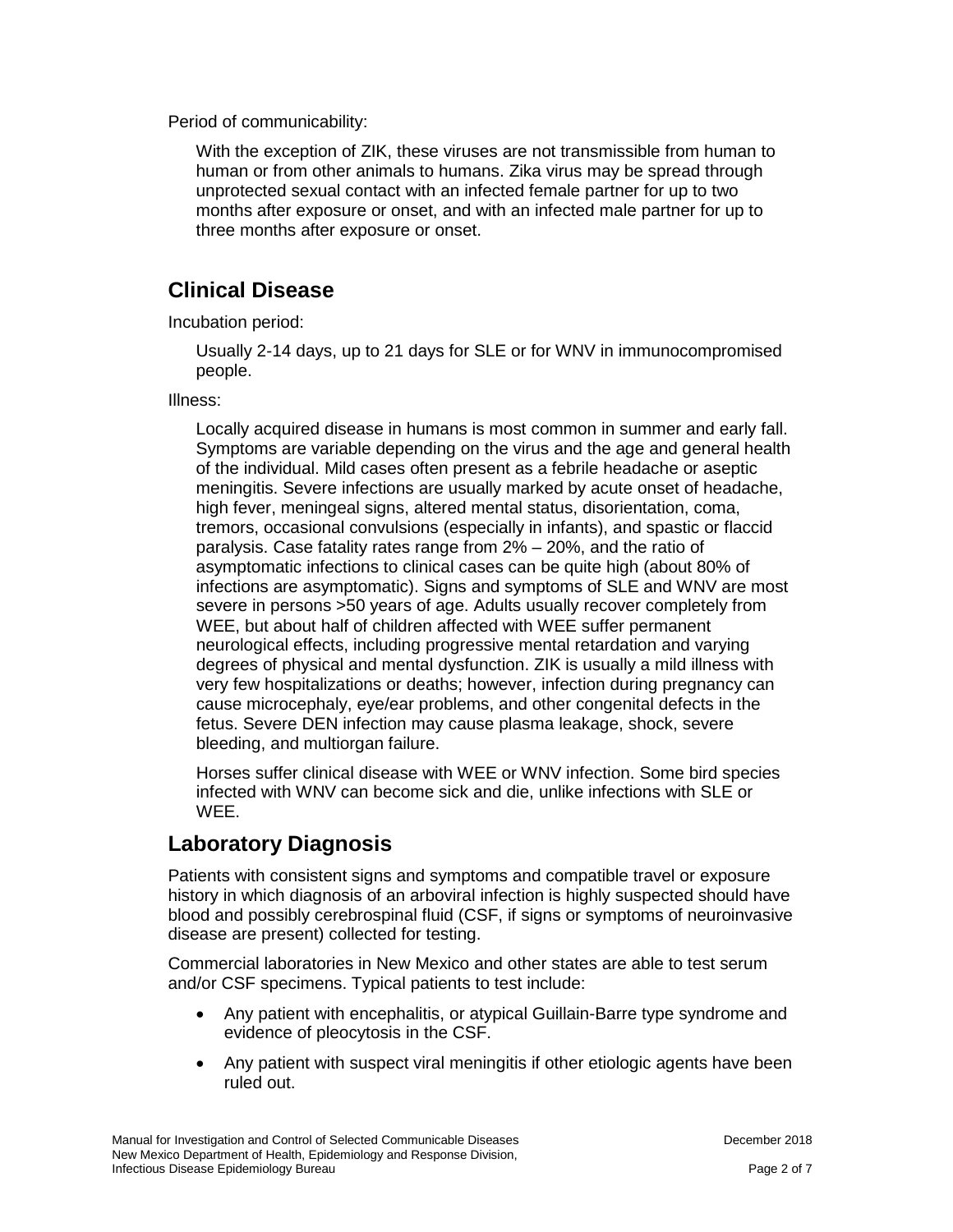• Pregnant women who resided in or traveled to a Zika virus endemic area and had symptoms of fever, rash, headache, or arthralgia within 2 weeks of exposure.

In cases with atypical laboratory results, New Mexico Department of Health Scientific Laboratory Division (SLD) may forward samples to CDC in Ft. Collins, Colorado for further testing. Call the Epidemiology and Response Division at 505- 827-0006 prior to shipment of any specimens. A submission form with brief clinical information will need to be completed.

### **Treatment**

No antiviral medication is available for any of these arboviruses. Supportive therapy is indicated, and patients should be monitored for cerebral edema. DEN patients should avoid medications containing ibuprofen, Naproxen, or aspirin.

Dengue hemorrhagic fever generally requires hospitalization and may be treated using fluid replacement therapy.

### **Surveillance**

Case Definition:

*Clinical case definition-*

Patients must have a compatible exposure or travel history in addition to clinical signs.

A clinically compatible case of arboviral disease is defined as follows:

Neuroinvasive disease

- Meningitis, encephalitis, acute flaccid paralysis, or other acute signs of central or peripheral neurologic dysfunction, as documented by a physician, and
- Absence of a more likely clinical explanation. Other clinically compatible symptoms of arbovirus disease include: headache, myalgia, rash, arthralgia, vertigo, vomiting, paresis and/ or nuchal rigidity.

Non-neuroinvasive disease

- Fever (chills) as reported by the patient or a health-care provider (with the exception of ZIK, which does not always present with fever and can be suspected in the presence of at least one clinical symptom), and
- Absence of neuroinvasive disease, and
- Absence of a more likely clinical explanation. Other clinically compatible symptoms of arbovirus disease include: headache, myalgia, rash, arthralgia, vertigo, vomiting, paresis and/ or nuchal rigidity.

#### *Laboratory criteria:*

Isolation of virus from, or demonstration of specific viral antigen or nucleic acid in, tissue, blood, CSF, or other body fluid, or

- Four-fold or greater change in virus-specific quantitative antibody titers in paired sera, or
- Virus-specific IgM antibodies in serum with confirmatory virus-specific neutralizing antibodies in the same or a later specimen, or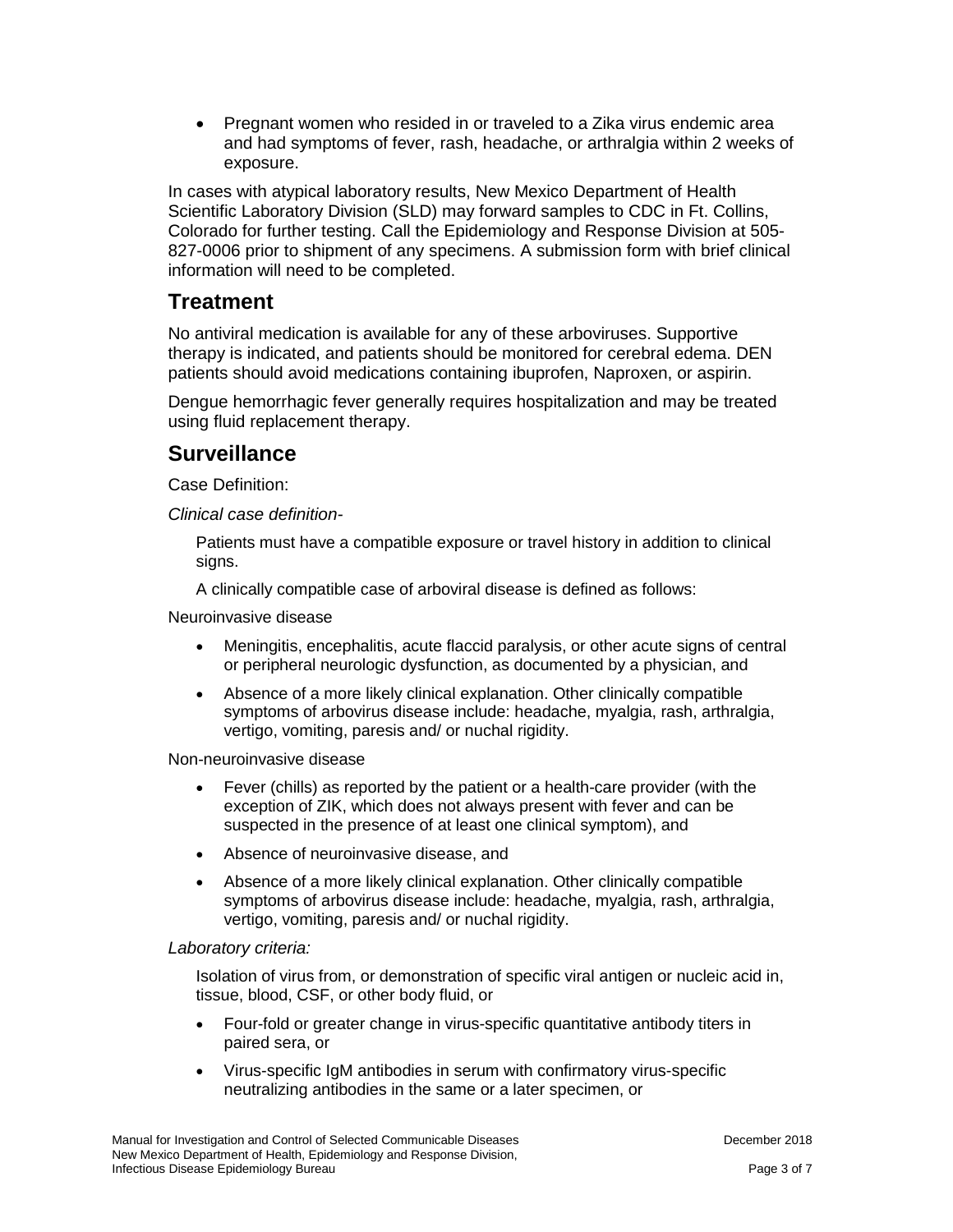• Virus-specific IgM antibodies in CSF or serum.

# **Case Classification**

#### *Probable*

Neuroinvasive disease

A case that meets the above clinical criteria for neuroinvasive disease and the following laboratory criteria:

• Virus-specific IgM antibodies in CSF or serum but with no other testing.

#### Non-neuroinvasive disease

A case that meets the above clinical criteria for non-neuroinvasive disease and the laboratory criteria for a probable case:

• Virus-specific IgM antibodies in serum but with no other testing.

#### *Confirmed*

#### Neuroinvasive disease

A case that meets the above clinical criteria for neuroinvasive disease and one or more of the following laboratory criteria for a confirmed case:

- Isolation of virus from, or demonstration of specific viral antigen or nucleic acid in, tissue, blood, CSF, or other body fluid, or
- Four-fold or greater change in virus-specific quantitative antibody titers in paired sera, or
- Virus-specific IgM antibodies in serum with confirmatory virus-specific neutralizing antibodies in the same or a later specimen, or
- Virus-specific IgM antibodies in CSF, with or without a reported pleocytosis, and a negative result for other IgM antibodies in CSF for arboviruses endemic to the region where exposure occurred.

#### Non-neuroinvasive disease

A case that meets the above clinical criteria for non-neuroinvasive disease and one or more of the following laboratory criteria for a confirmed case:

- Isolation of virus from, or demonstration of specific viral antigen or nucleic acid in, tissue, blood, or other body fluid, excluding CSF, or
- Four-fold or greater change in virus-specific quantitative antibody titers in paired sera, or
- Virus-specific IgM antibodies in serum with confirmatory virus-specific neutralizing antibodies in the same or a later specimen.

#### Reporting:

Report all suspected or confirmed cases of encephalitis to the Epidemiology and Response Division (ERD) at 505-827-0006. Information needed includes: patient's name, age, sex, race, ethnicity, home address, home phone number, occupation, and health care provider.

#### Case Investigation:

Use the Arbovirus Case Report Form to complete the investigation. Information should also be entered into NM-EDSS per established procedures.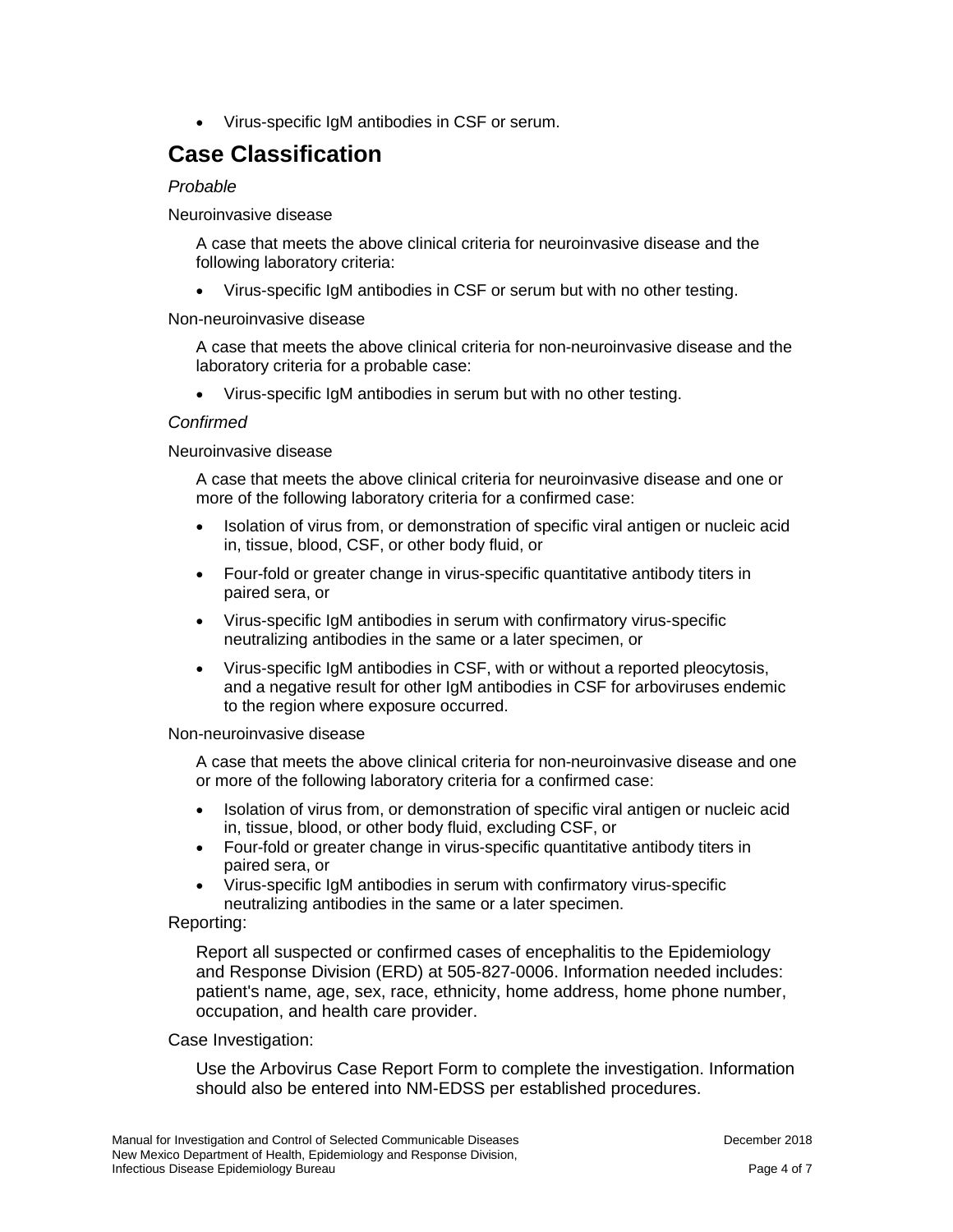# **Control Measures**

1. Case management

1.1. Isolation: Isolation of patients with mosquito-borne encephalitis is not required.

Contact precautions are appropriate until bacterial meningitis is ruled out. Patients suspected of having DEN, CHIK, or ZIK should take measures to avoid mosquito bites during their viremic period (approximately 7 days after illness onset). Humans and horses are dead-end hosts for WNV, WEE, and SLE and therefore cannot pass the infection to mosquitoes that feed on them. ZIK patients should also use barrier protection with sex partners (8 weeks for females, 6 months for males) and avoid pregnancy during that time.

2. Contact management

2.1. Isolation: None required. DEN, CHIK, and ZIK patients should avoid exposure to mosquitoes.

2.2. Prophylaxis: Not applicable.

3. Prevention

3.1. Immunization: No vaccine is available for humans. Horses should be vaccinated annually against Western equine encephalitis, Eastern equine encephalitis, West Nile virus, and Venezuelan equine encephalitis.

3.2. Control mosquito vectors through elimination of breeding sites (i.e., standing water). Educate the public on potential backyard sources of mosquito breeding such as discarded tires, abandoned swimming pools, and other water-holding containers.

3.3. Conduct larval and adult mosquito control through community vector control programs.

3.4. Screen windows and doors of houses and buildings.

3.5. Avoid exposure to mosquitoes during hours of biting. If mosquitoes cannot be avoided, wear long sleeves and long pants and apply an effective repellent (such as DEET [chemical name, N, N-diethyl-meta-toluamide] or picaridin) to exposed skin or clothing. Do not apply repellents under clothing. Use the lowest concentration of DEET that is effective (usually 10 – 35%). Use products containing no more than

10% DEET on children and do not apply DEET-containing products to children less than two months of age. Permethrin is an effective repellent used on clothing. Do not apply Permethrin to skin. Products containing botanical essential oils (such as lemon eucalyptus oil) are also available as mosquito repellents but need to be applied more frequently than DEET- containing repellents.

3.6. Surveillance and testing of mosquito vector populations has value by identifying rates of infection and geographic areas involved.

# **References**

Heymann, DL, ed. Control of Communicable Diseases Manual. 19th edition. Washington, DC: American Public Health Association; 2012.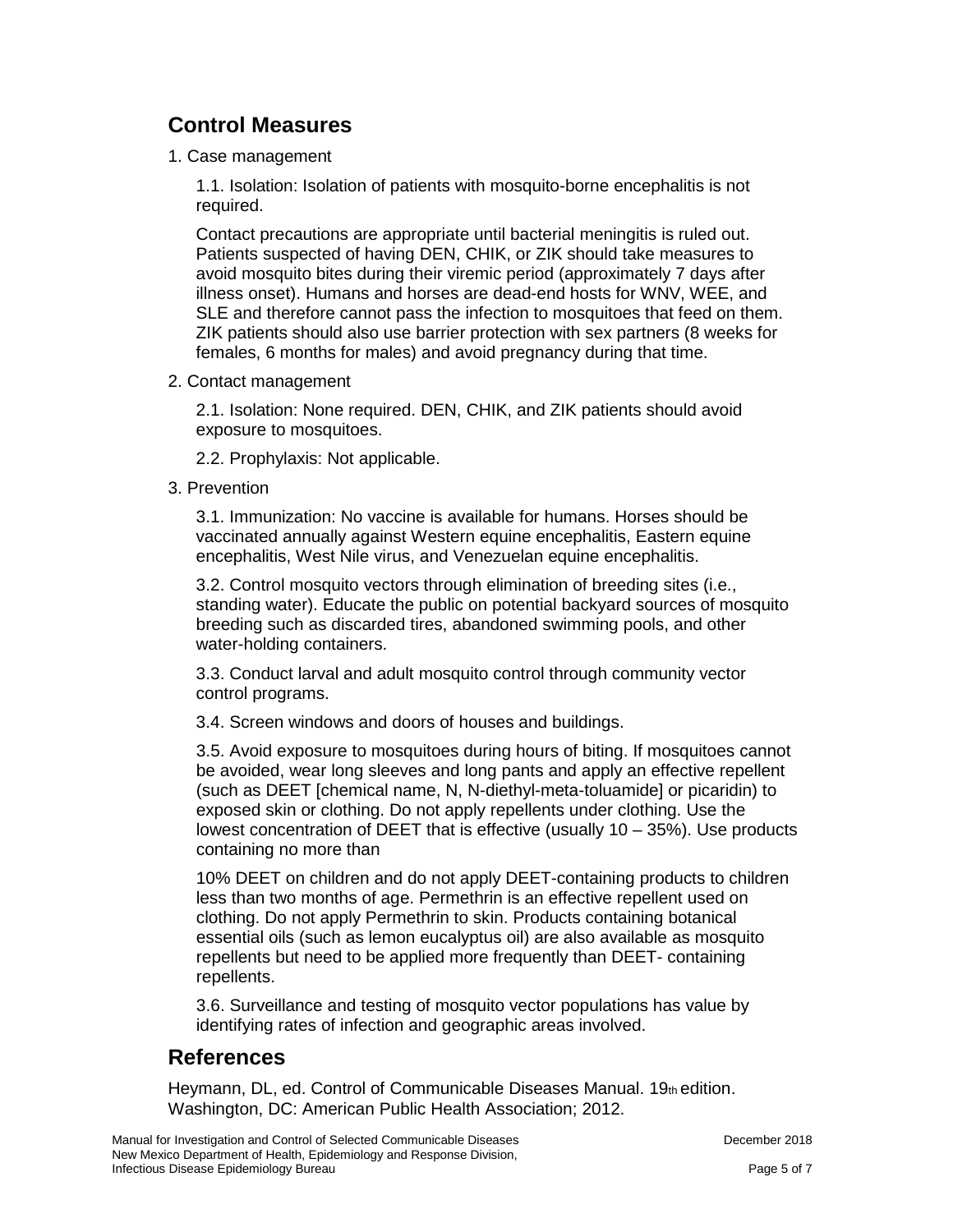Fraddin MS. Mosquitoes and Mosquito Repellents: A Clinician's Guide. Annals of Internal Medicine 1998; 128: 931-940.

Mandell GL, Bennett JE, Dolin R, eds. Principles and practices of infectious diseases 6th ed. NY, NY: Churchill Livingstone, 2005; 1913-20, 1926-50.

Surveillance Case Definitions for Current and Historical Conditions, <https://wwwn.cdc.gov/nndss/conditions/> accessed 10/04/2017.